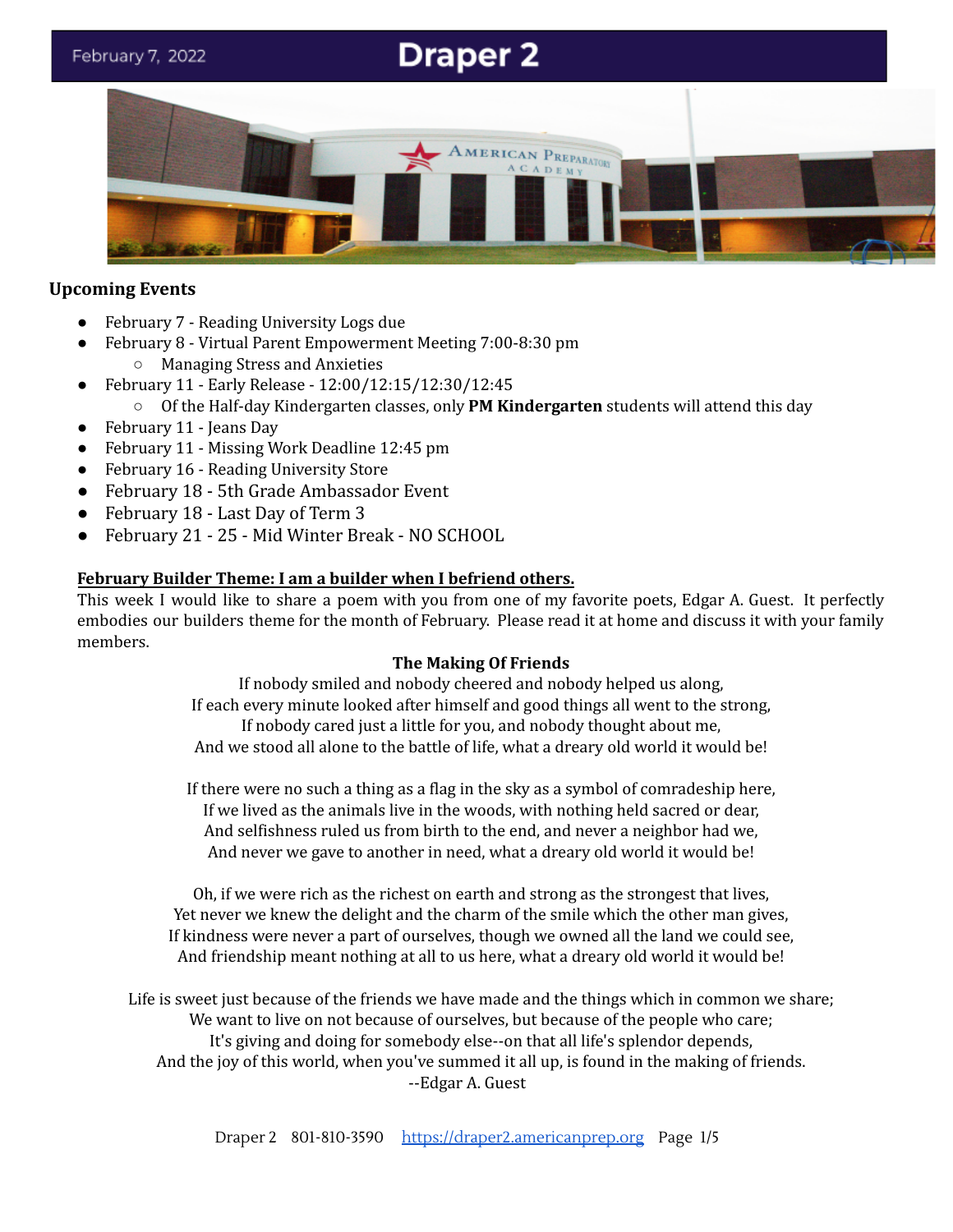#### *Befriending Others*

This month's builder theme is befriending others. Sometimes that *sounds* easy, but it doesn't always *feel* easy to kids (or adults!). Our students watched a Chew Time Video last week that taught some useful tips on how to make that a little easier! <https://vimeo.com/672114523>

## *School Wide Spelling Bee Winners*

Our 1st-3rd and 4th-6th grade spelling bees were this week. It was so much fun watching our students participate and seeing the rest of the students cheer the contestants on! Congratulations to all of the participants! An extra special shout out to our school wide spelling bee winners!

1st through 3rd grade competition:

● 1st place winner: Ayansh Sahu - 2nd grade participant from Mrs. Esturban's class

4th through 6th grade competition :

- 1st place winner: Adwita Mandiwal 5th grade participant from Mr. Ames' class
- 2nd place winner: Skylie Ramos 5th grade participant from Ms. Bodily's class
- 3rd place winner: Maahi Rohila Eagle 6th grade participant from Ms. Eagle's class.

## *Tuesday, February 8 - Virtual Parent Empowerment: Managing Stress and Anxieties*

Recent events over the past couple of years have really brought our attention to how we manage---or don't manage--stress. There has been a reported increase in anxiety among youth and adults alike. Not managing it seems to increase the problem. But there are simple interventions that, if applied consistently, can help you and your loved ones better manage stress and anxiety. Please join us for our Virtual Parent Empowerment Night on **Tuesday, February 8th from 7-8:30 pm**. We will talk about what happens in the body when we are exposed to situations that increase our stress and anxiety. You will walk away with a few techniques to help you improve your ability to manage this. Your campus may have a bonus incentive for your attendance. Join us on Zoom. [https://uetn-org.zoom.us/j/87604322116.](https://uetn-org.zoom.us/j/87604322116) Meeting ID: 876 0432 2116



## *Friday, February 11 - Early Dismissal - Grading Day*

*Of the Half-day Kindergarten classes, only PM Kindergarten students will attend this day*

- Kindergarten students with no other D2 or D3 siblings will be released at 12:00 pm
- $\bullet$  Yellow 12:15 pm
- $\bullet$  Blue 12:30 pm
- $\bullet$  Red 12:45 pm
- Buses will leave at 12:25 pm and arrive 3 hours earlier than usual. Bus schedules are posted here <https://www.americanprep.org/bus-program/>
- Day Care Buses please contact your provider to confirm arrangement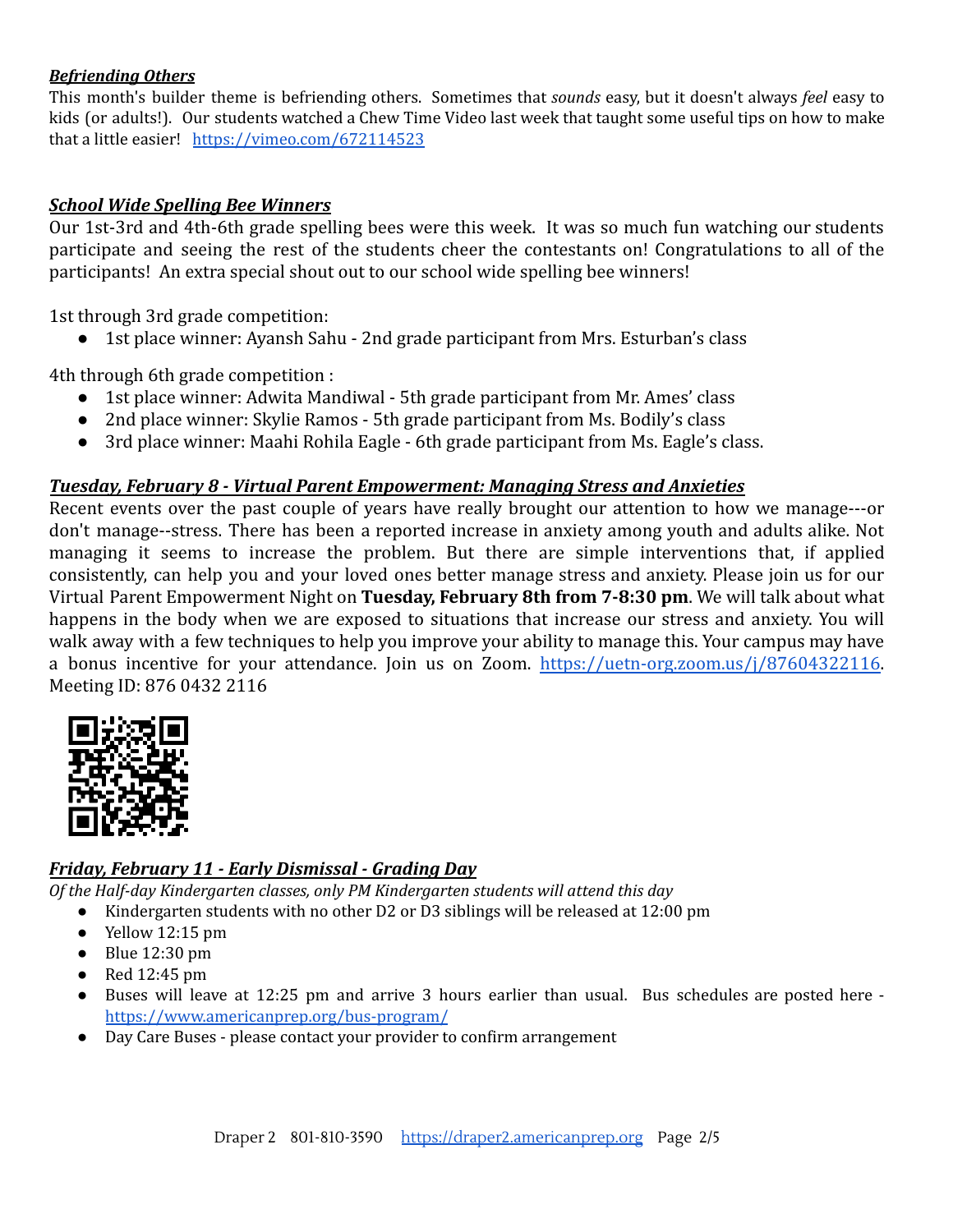## *Volunteers Needed - Response to Grading Papers*

A big shout out to all the parents who responded to Mrs. Angie Lawrence and said they were willing to grade papers! Your responses were so overwhelming that we realized we need to collect the data in a more organized fashion in order to get in touch with you! If you will please complete the following link to let us know you are willing and available to grade papers, we will be in touch with you. Thank you in advance! [https://docs.google.com/forms/d/1Az\\_4Eeka5FDzjqRYTc56Pw-cjZLQ1heACmHKwekK8oM/viewform?ts=61fefc4](https://docs.google.com/forms/d/1Az_4Eeka5FDzjqRYTc56Pw-cjZLQ1heACmHKwekK8oM/viewform?ts=61fefc43&edit_requested=true) [3&edit\\_requested=true](https://docs.google.com/forms/d/1Az_4Eeka5FDzjqRYTc56Pw-cjZLQ1heACmHKwekK8oM/viewform?ts=61fefc43&edit_requested=true)

## *Friday, February 11 - Jeans Day*

Watch for a sticker coming home on Thursday, January 13th, so you know if your student qualifies to wear jeans! Here are the guidelines - <https://draper2.americanprep.org/jeans-day/>

# *Monday, February 14 - Valentine Day*

If you choose to send Valentines with your student, please be sure to include one for every student in their classroom. Store purchased, individually wrapped items, non-food if possible.

We have purchased white sacks for the students to put their Valentines in, no need to make a box.

## *After School Clubs*

We have a handful of outside groups offering clubs again. Brief details are:

## **Wednesdays from 2:45pm - 3:45pm**

| Chess Club - \$256 | www.chesswizards.com  |
|--------------------|-----------------------|
| Art Haven - \$104  | www.arthavenplace.org |

**Thursdays 2:45pm - 3:45pm** Science Club

**Tuesdays 4pm - 6pm & Thursdays 3pm - 5pm**

Sing! Utah - \$160/mo [www.singutah.org](http://www.singutah.org)

# *5th Grade Galaxy Quest*

If you have a 5th grade student, we will be having our FINAL stationed event of the year on Friday, February 18th from 12:50pm until 3:10pm. We will be learning to choose to be strong, choose to be healthy, choose to be smart, choose to be successful, and choose to be friendly. Use the sign up genius link below if you'd like to volunteer to help us out! It's going to be "out of this world!" <https://www.signupgenius.com/go/10C0444AFAE29ABFC1-5thgrade3>

## *Carpool Reminders*

We are grateful to be located in such a wonderful part of Draper city. Please be courteous of the neighborhoods around the school and *do not park or wait* in these areas during carpool. We've had reports of APA parents blocking mailboxes, driveways, etc and making it difficult for our neighbors. We appreciate each of you showing respectful - Builder - behavior. Thank you for doing your part!

# *APA & D2 Hope Squad School Supply Drive for the Utah Youth Village*

In honor of February's Day of HOPE, we have decided to gather new (and like new) school supply donations to give a Gift of HOPE and support Utah Youth Village children in need. Donations will be accepted February 1st until February 28th. Ideas for donations include: pencils, pens, notebooks, crayons, coloring pencils, markers, calculators, erasers, composition notebooks, highlighters, binders, folders, dividers, backpacks and more! Please drop off donations for the Utah Youth Village to the donation box in the D2 lobby anytime between February 1st and February 28th. THANK YOU!

## *Food Service Employees Needed!!*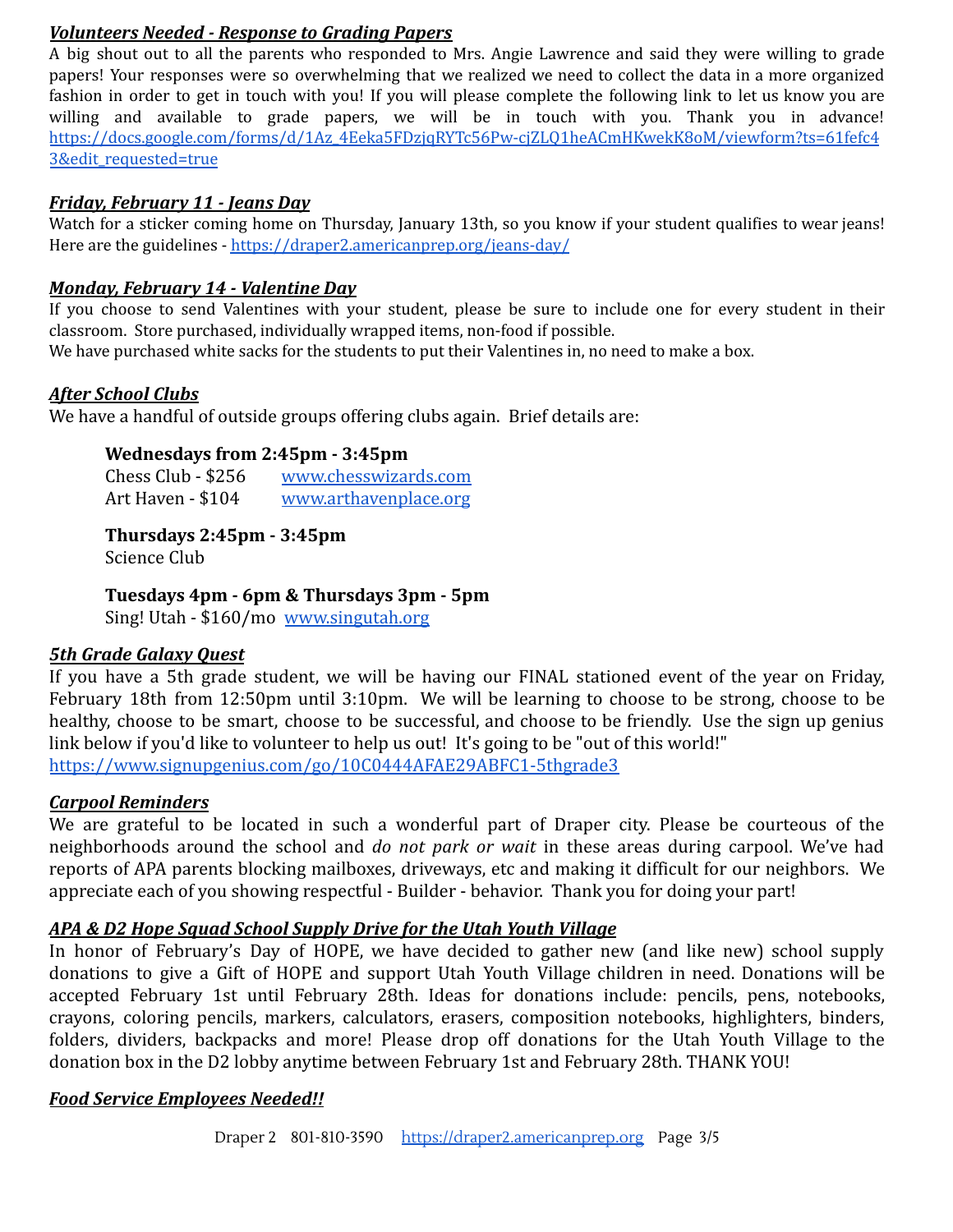Parents - help! We have a critical need for one to two food service specialists at Draper 2 Campus. Do you know someone who is interested in working part-time to help feed our students? We pay between \$12-15/hr and employees work between 7:15 - 8:00 am and 1:15 pm. Please send this link to your family and friends[!](https://bit.ly/3Gjq6Go) <https://bit.ly/3Gjq6Go> Email questions to lunch@apamail.org

## *USBE Special Needs Scholarship Opportunity*

School districts and charter schools are required by Utah law, 53A1a-704(10), to inform parents of students with IEPs enrolled in public schools, of the availability of a scholarship to attend a private school through the Carson Smith Scholarship Program.

The Carson Smith Special Needs Scholarship Program (CSS) provides tuition assistance for eligible special needs students enrolled in eligible private schools. The scholarship is for students who would qualify for special education and related services in public schools, preschool through 12th grade (3‐21 years of age), whose parents choose an eligible private school.

For more information on the scholarship, deadline schedule and funding schedule, please visit https://www.schools.utah.gov/specialeducation/programs/carsonsmithscholarship

## *6th Grade Galaxy Quest (Friday after Mid Winter Break)*

If you have a 6th grade student, we will be having our FINAL stationed event of the year on Friday, March 4th from 12:50pm until 3:10pm. Use the sign-up genius link below if you'd like to volunteer to help us out! Thank you so much. It's going to be "out of this world!" <https://www.signupgenius.com/go/10C0444AFAE29ABFC1-6thgrade3>

#### *Parenting with Love and Logic Classes - FREE to APA Parents*

The Love and Logic approach to parenting is built around the science of caring and respectful relationships. An authentic, loving connection between parents and their children forms the foundation of good behavior and healthy decision-making. We use these principles at our school every day and are excited to be able to offer FREE classes to our families at APA so they can begin to parent the Love and Logic Way. We will begin our first course at APA on **Monday, February 7th** in the evening. It will go for 6 weeks. We will also offer it in Spanish at the same time. We are registering now! Please fill out this google form: <https://forms.gle/pm2aQNaChZr9DiZi7>

Please email tokelberry@apamail.org if you want more information.



*Yearbook - Order time is almost up!!* Yearbooks will be available to purchase for just a few more weeks - get yours while you can!

**Website** - [https://www.purchaseyearbook.com](https://www.purchaseyearbook.com/) **Code** - *draper2apa2122*

- Hardcover presale price: \$35.00
- Softcover presale price: \$30.00